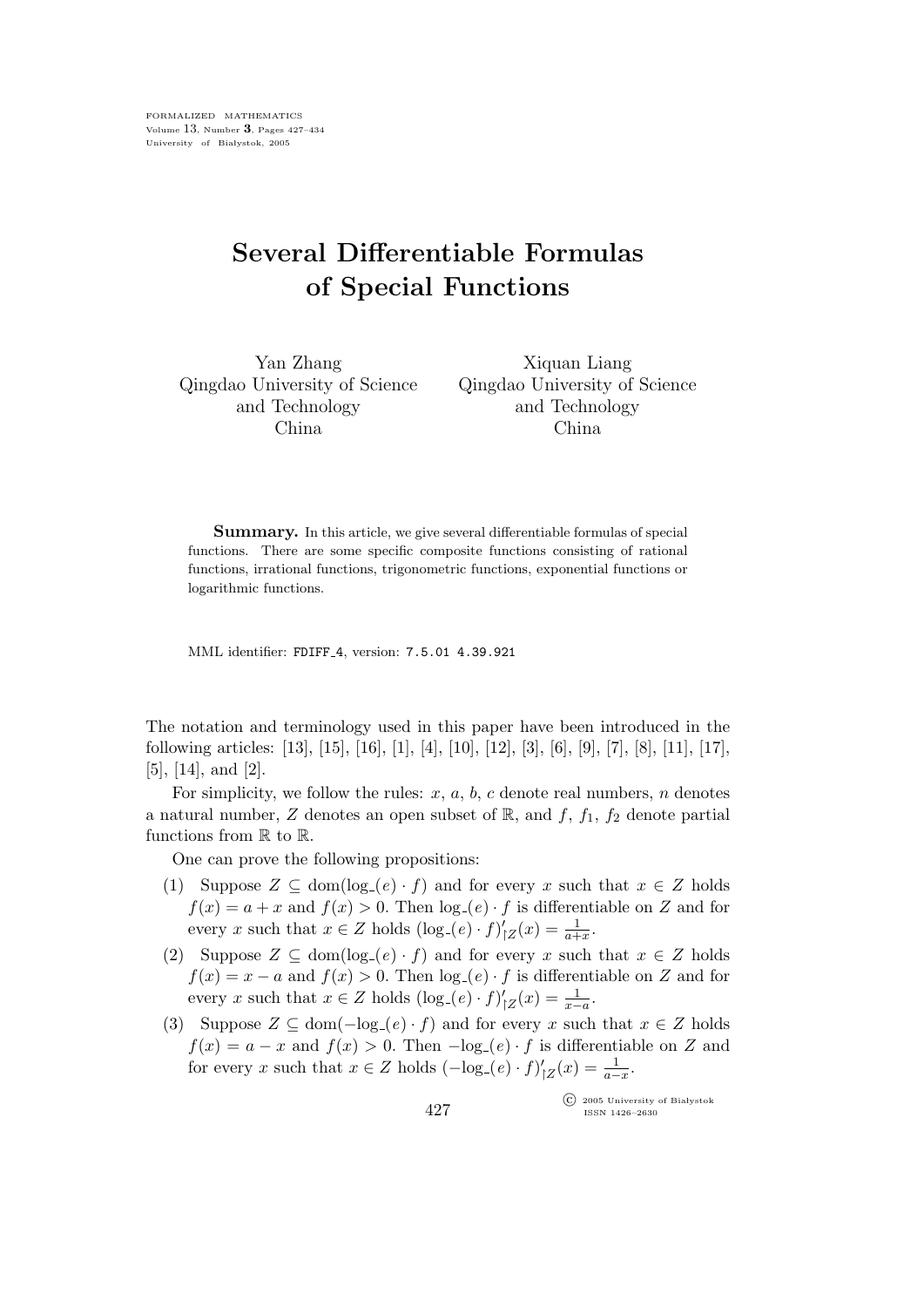- (4) Suppose  $Z \subseteq \text{dom}(\text{id}_Z af)$  and  $f = \log_{\mathcal{I}}(e) \cdot f_1$  and for every x such that  $x \in Z$  holds  $f_1(x) = a + x$  and  $f_1(x) > 0$ . Then  $id_Z - af$  is differentiable on Z and for every x such that  $x \in Z$  holds  $(\mathrm{id}_Z - af)'$  $\iota_{|Z}'(x) = \frac{x}{a+x}.$
- (5) Suppose  $Z \subseteq \text{dom}((2 \cdot a) f id_Z)$  and  $f = \log_{-}(e) \cdot f_1$  and for every x such that  $x \in Z$  holds  $f_1(x) = a + x$  and  $f_1(x) > 0$ . Then  $(2 \cdot a) f - id_Z$ is differentiable on Z and for every x such that  $x \in Z$  holds  $((2 \cdot a) f \mathrm{id}_{Z})^{\prime}$  $\iota_{|Z}'(x) = \frac{a-x}{a+x}.$
- (6) Suppose  $Z \subseteq \text{dom}(\text{id}_Z (2 \cdot a) f)$  and  $f = \log_{a}(e) \cdot f_1$  and for every x such that  $x \in Z$  holds  $f_1(x) = x + a$  and  $f_1(x) > 0$ . Then  $id_Z - (2 \cdot a) f$ is differentiable on Z and for every x such that  $x \in Z$  holds  $(id_Z - (2 \cdot$  $a) f)'$  $\iota_{|Z}'(x) = \frac{x-a}{x+a}.$
- (7) Suppose  $Z \subseteq \text{dom}(\text{id}_Z + (2 \cdot a) f)$  and  $f = \log_{a}(e) \cdot f_1$  and for every x such that  $x \in Z$  holds  $f_1(x) = x - a$  and  $f_1(x) > 0$ . Then  $id_Z + (2 \cdot a) f$ is differentiable on Z and for every x such that  $x \in Z$  holds  $(id_Z + (2 \cdot$  $a) f)'$  $\zeta_{|Z}(x) = \frac{x+a}{x-a}.$
- (8) Suppose  $Z \subseteq \text{dom}(\text{id}_Z + (a b)f)$  and  $f = \log_e(e) \cdot f_1$  and for every x such that  $x \in Z$  holds  $f_1(x) = x + b$  and  $f_1(x) > 0$ . Then  $id_Z + (a - b) f$ is differentiable on Z and for every x such that  $x \in Z$  holds  $(id_Z + (a (b) f)'$  $\zeta_{|Z}(x) = \frac{x+a}{x+b}.$
- (9) Suppose  $Z \subseteq \text{dom}(\text{id}_Z + (a+b) f)$  and  $f = \log_{a}(e) \cdot f_1$  and for every x such that  $x \in Z$  holds  $f_1(x) = x - b$  and  $f_1(x) > 0$ . Then  $id_Z + (a + b) f$ is differentiable on Z and for every x such that  $x \in Z$  holds  $(\mathrm{id}_Z + (a +$  $(b) f)'$  $\zeta_{|Z}(x) = \frac{x+a}{x-b}.$
- (10) Suppose  $Z \subseteq \text{dom}(\text{id}_Z (a+b) f)$  and  $f = \log_e(e) \cdot f_1$  and for every x such that  $x \in Z$  holds  $f_1(x) = x + b$  and  $f_1(x) > 0$ . Then  $id_Z - (a + b) f$ is differentiable on Z and for every x such that  $x \in Z$  holds  $(id_Z - (a +$  $(b) f)'$  $\iota_{|Z}'(x) = \frac{x-a}{x+b}.$
- (11) Suppose  $Z \subseteq \text{dom}(\text{id}_Z + (b a) f)$  and  $f = \log_e(e) \cdot f_1$  and for every x such that  $x \in Z$  holds  $f_1(x) = x - b$  and  $f_1(x) > 0$ . Then  $id_Z + (b - a) f$ is differentiable on Z and for every x such that  $x \in Z$  holds  $(id_Z + (b$  $a) f)'$  $\iota_{|Z}'(x) = \frac{x-a}{x-b}.$
- (12) Suppose  $Z \subseteq \text{dom}(f_1 + c f_2)$  and for every x such that  $x \in Z$  holds  $f_1(x) = a + b \cdot x$  and  $f_2 = \frac{2}{x}$ . Then  $f_1 + c f_2$  is differentiable on Z and for every x such that  $x \in Z$  holds  $(f_1 + c f_2)'$  $\iota'_{|Z}(x) = b + 2 \cdot c \cdot x.$
- (13) Suppose  $Z \subseteq \text{dom}(\log_{-}(e) \cdot (f_1 + c f_2))$  and  $f_2 = \frac{2}{\mathbb{Z}}$  and for every x such that  $x \in Z$  holds  $f_1(x) = a + b \cdot x$  and  $(f_1 + c f_2)(x) > 0$ . Then  $log_{2}(e) \cdot (f_1 + c f_2)$  is differentiable on Z and for every x such that  $x \in Z$ holds  $(\log_{-}(e) \cdot (f_1 + c f_2))'_{|Z}(x) = \frac{b+2 \cdot c \cdot x}{a+b \cdot x+c \cdot x^2}$ .
- (14) Suppose  $Z \subseteq \text{dom } f$  and for every x such that  $x \in Z$  holds  $f(x) = a + x$ and  $f(x) \neq 0$ . Then  $\frac{1}{f}$  is differentiable on Z and for every x such that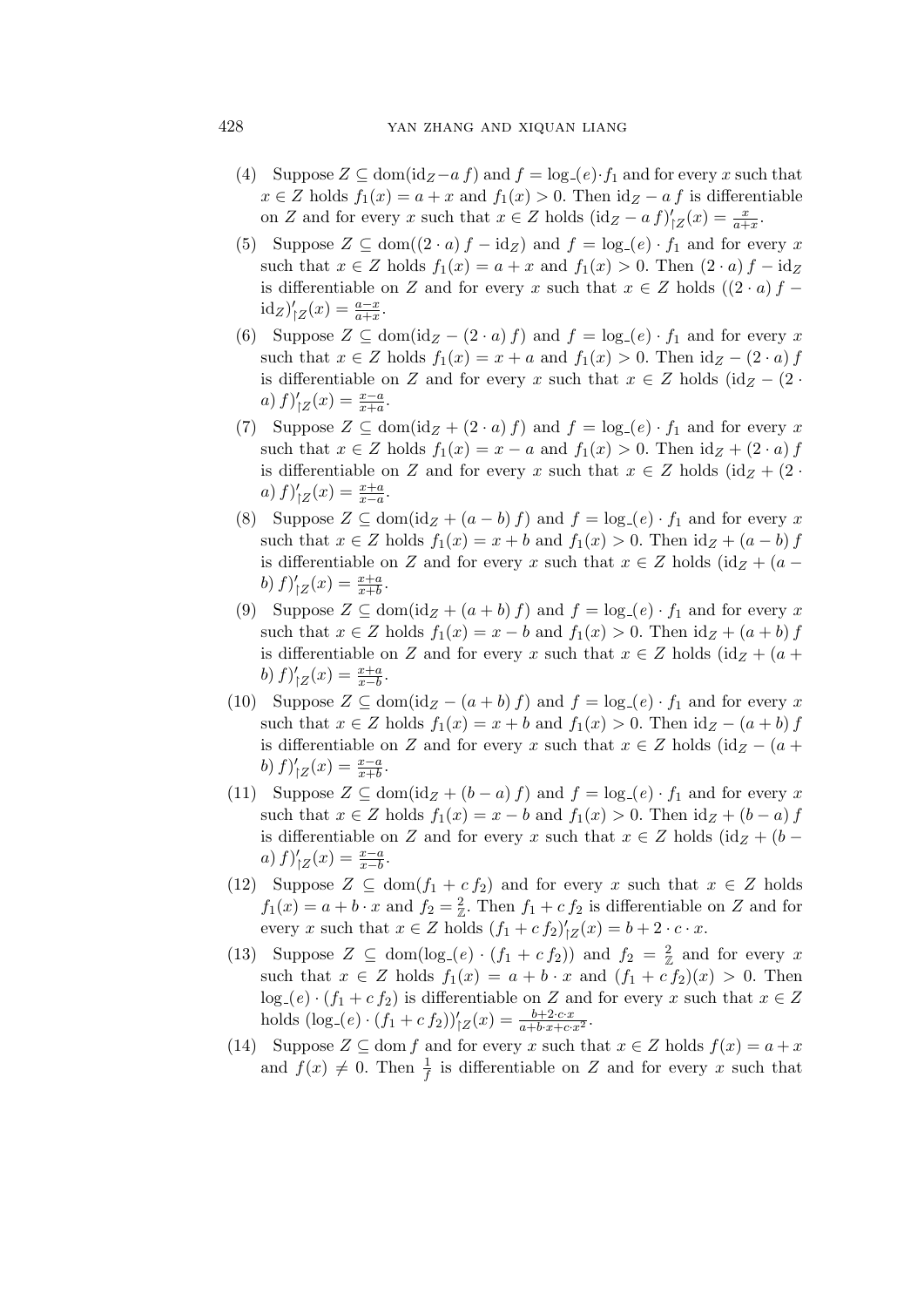$x \in Z$  holds  $\left(\frac{1}{f}\right)'$  $\frac{1}{|Z}(x) = -\frac{1}{(a+1)}$  $\frac{1}{(a+x)^2}$ .

- (15) Suppose  $Z \subseteq \text{dom}((-1)\frac{1}{f})$  and for every x such that  $x \in Z$  holds  $f(x) =$  $a + x$  and  $f(x) \neq 0$ . Then  $(-1)\frac{1}{f}$  is differentiable on Z and for every x such that  $x \in Z$  holds  $((-1)\frac{1}{f})'$  $\iota'_{|Z}(x) = \frac{1}{(a+x)^2}.$
- (16) Suppose  $Z \subseteq$  dom f and for every x such that  $x \in Z$  holds  $f(x) = a x$ and  $f(x) \neq 0$ . Then  $\frac{1}{f}$  is differentiable on Z and for every x such that  $x \in Z$  holds  $\left(\frac{1}{f}\right)'$  $\iota'_{|Z}(x) = \frac{1}{(a-x)^2}.$
- (17) Suppose  $Z \subseteq \text{dom}(f_1 + f_2)$  and for every x such that  $x \in Z$  holds  $f_1(x) = a^2$  and  $f_2 = \frac{2}{x}$ . Then  $f_1 + f_2$  is differentiable on Z and for every x such that  $x \in Z$  holds  $(f_1 + f_2)'$  $y_Z'(x) = 2 \cdot x.$
- (18) Suppose  $Z \subseteq \text{dom}(\log_{-}(e) \cdot (f_1 + f_2))$  and  $f_2 = \frac{2}{Z}$  and for every x such that  $x \in Z$  holds  $f_1(x) = a^2$  and  $(f_1 + f_2)(x) > 0$ . Then  $log_{e}(e) \cdot (f_1 + f_2)$ is differentiable on Z and for every x such that  $x \in Z$  holds  $(\log_{-}(e) \cdot (f_1 +$  $f_2)$ <sup>'</sup><sub> $|Z(x) = \frac{2 \cdot x}{a^2 + x^2}$ .</sub>
- (19) Suppose  $Z \subseteq \text{dom}(-\log_{-}(e) \cdot (f_1 f_2))$  and  $f_2 = \frac{2}{Z}$  and for every x such that  $x \in Z$  holds  $f_1(x) = a^2$  and  $(f_1 - f_2)(x) > 0$ . Then  $-\log_e(e) \cdot (f_1 - f_2)$  is differentiable on Z and for every x such that  $x \in Z$ holds  $\left(-\log_{-}(e) \cdot (f_1 - f_2)\right)'_{\vert Z}(x) = \frac{2 \cdot x}{a^2 - x^2}$ .
- (20) Suppose  $Z \subseteq \text{dom}(f_1 + f_2)$  and for every x such that  $x \in Z$  holds  $f_1(x) = a$  and  $f_2 = \frac{3}{x}$ . Then  $f_1 + f_2$  is differentiable on Z and for every x such that  $x \in Z$  holds  $(f_1 + f_2)'$  $y_Z'(x) = 3 \cdot x^2$ .
- (21) Suppose  $Z \subseteq \text{dom}(\log_{-}(e) \cdot (f_1 + f_2))$  and  $f_2 = \frac{3}{Z}$  and for every x such that  $x \in Z$  holds  $f_1(x) = a$  and  $(f_1 + f_2)(x) > 0$ . Then  $\log_{2}(e) \cdot (f_1 + f_2)$  is differentiable on Z and for every x such that  $x \in Z$  holds  $(\log_{-}(e) \cdot (f_1 +$  $f_2)$ <sup>'</sup><sub> $|Z(x) = \frac{3 \cdot x^2}{a + x^3}.$ </sub>
- (22) Suppose  $Z \subseteq \text{dom}(\log_{e}(e) \cdot \frac{f_1}{f_2})$  $\frac{J_1}{J_2}$  and for every x such that  $x \in Z$  holds  $f_1(x) = a + x$  and  $f_1(x) > 0$  and  $f_2(x) = a - x$  and  $f_2(x) > 0$ . Then  $log_{-}(e) \cdot \frac{f_1}{f_2}$  $\frac{J_1}{J_2}$  is differentiable on Z and for every x such that  $x \in Z$  holds  $(\log_{-}(e) \cdot \frac{f_1}{f_2})$  $\frac{\bar{f}_1}{f_2}\big)'$  $\iota_{|Z}'(x) = \frac{2 \cdot a}{a^2 - x^2}.$
- (23) Suppose  $Z \subseteq \text{dom}(\log_{e}(e) \cdot \frac{f_1}{f_2})$  $\frac{J_1}{J_2}$  and for every x such that  $x \in Z$  holds  $f_1(x) = x - a$  and  $f_1(x) > 0$  and  $f_2(x) = x + a$  and  $f_2(x) > 0$ . Then  $log_{-}(e) \cdot \frac{f_1}{f_2}$  $\frac{J_1}{J_2}$  is differentiable on Z and for every x such that  $x \in Z$  holds  $(\log_{-}(e) \cdot \frac{f_1}{f_2})$  $\frac{f_1}{f_2}\Big)'$  $C_{|Z}(x) = \frac{2 \cdot a}{x^2 - a^2}.$
- (24) Suppose  $Z \subseteq \text{dom}(\log_{e}(e) \cdot \frac{f_1}{f_0})$  $\frac{J_1}{J_2}$  and for every x such that  $x \in Z$  holds  $f_1(x) = x - a$  and  $f_1(x) > 0$  and  $f_2(x) = x - b$  and  $f_2(x) > 0$ . Then  $log_{-}(e) \cdot \frac{f_1}{f_2}$  $\frac{J_1}{J_2}$  is differentiable on Z and for every x such that  $x \in Z$  holds  $(\log_{-}(e) \cdot \frac{f_1}{f_2})$  $\frac{\bar{f}_1}{f_2}\big)'$  $\iota'_{|Z}(x) = \frac{a-b}{(x-a)\cdot(x-b)}.$
- (25) Suppose  $Z \subseteq \text{dom}(\frac{1}{a-b}f)$  and  $f = \log_{-}(e) \cdot \frac{f_1}{f_2}$  $\frac{f_1}{f_2}$  and for every x such that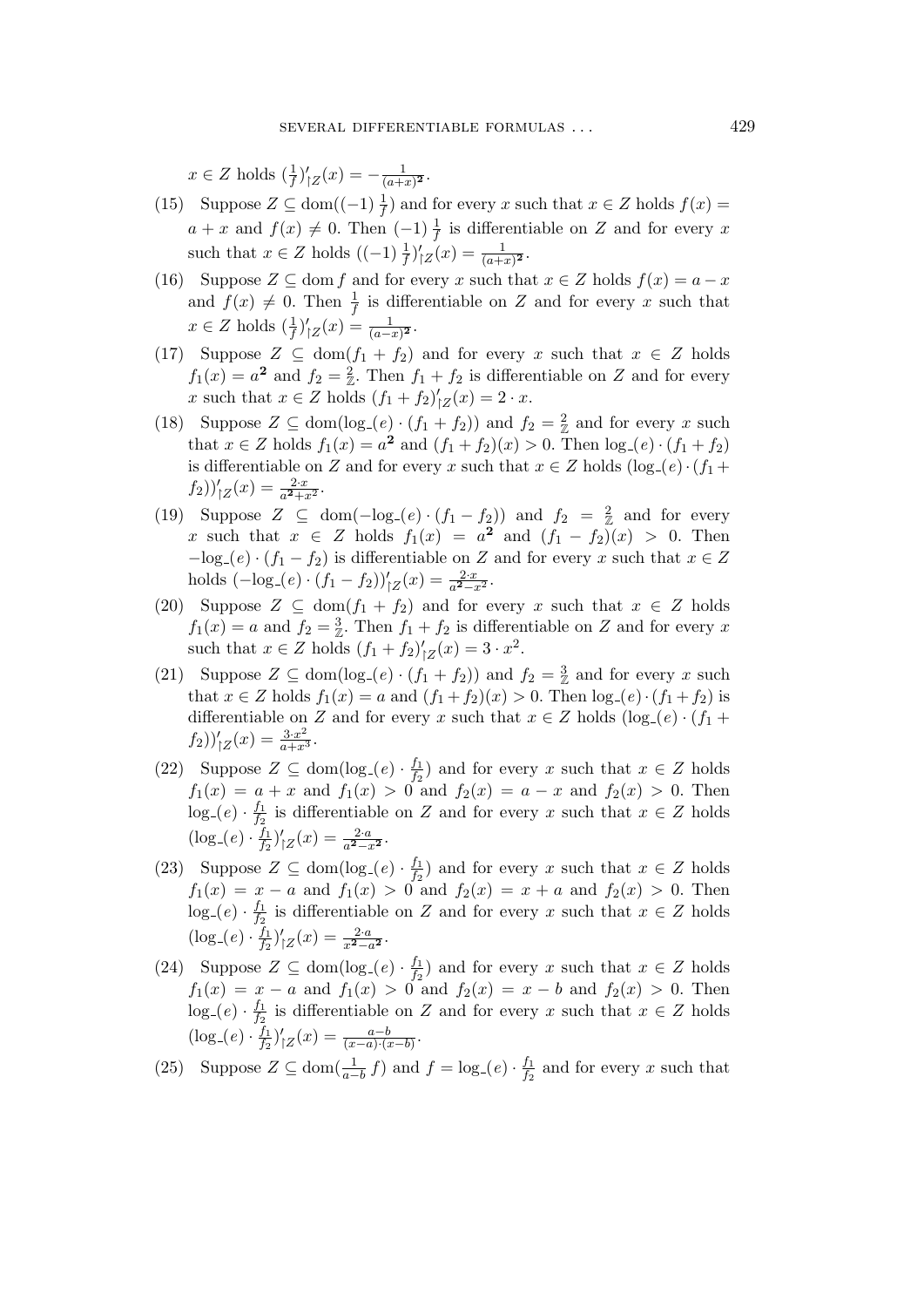$x \in Z$  holds  $f_1(x) = x - a$  and  $f_1(x) > 0$  and  $f_2(x) = x - b$  and  $f_2(x) > 0$ and  $a - b \neq 0$ . Then  $\frac{1}{a - b} f$  is differentiable on Z and for every x such that  $x \in Z$  holds  $\left(\frac{1}{a-b} f\right)'$  $\zeta_{|Z}(x) = \frac{1}{(x-a)\cdot(x-b)}$ .

- (26) Suppose  $Z \subseteq \text{dom}(\log_{e}(e) \cdot \frac{f_1}{f_2})$  $\frac{f_1}{f_2}$  and  $f_2 = \frac{2}{\mathbb{Z}}$  and for every x such that  $x \in Z$  holds  $f_1(x) = x - a$  and  $f_1(x) > 0$  and  $f_2(x) > 0$  and  $x \neq 0$ . Then  $log_{-}(e) \cdot \frac{f_1}{f_2}$  $\frac{J_1}{J_2}$  is differentiable on Z and for every x such that  $x \in Z$  holds  $(\log_{-}(e) \cdot \frac{f_1}{f_2})$  $\frac{\bar{f}_1}{f_2}\big)^\prime$  $C_{|Z}(x) = \frac{2 \cdot a - x}{x \cdot (x - a)}$ .
- (27) Suppose  $Z \subseteq \text{dom}(\frac{3}{\mathbb{R}}) \cdot f$  and for every x such that  $x \in Z$  holds  $f(x) =$  $a + x$  and  $f(x) > 0$ . Then  $(\frac{3}{\mathbb{R}}) \cdot f$  is differentiable on Z and for every x such that  $x \in Z$  holds  $\left(\frac{3}{\mathbb{R}}\right) \cdot f'$  $\zeta_{|Z}(x) = \frac{3}{2} \cdot (a+x)^{\frac{1}{2}}_{\mathbb{R}}.$
- (28) Suppose  $Z \subseteq \text{dom}(\frac{2}{3}(\frac{3}{\mathbb{R}}) \cdot f)$  and for every x such that  $x \in Z$  holds  $f(x) = a + x$  and  $f(x) > 0$ . Then  $\frac{2}{3}((\frac{3}{\mathbb{R}}) \cdot f)$  is differentiable on Z and for every x such that  $x \in Z$  holds  $(\frac{2}{3}((\frac{3}{\mathbb{R}}) \cdot f))'_{|Z}(x) = (a+x)^{\frac{1}{2}}_{\mathbb{R}}$ .
- (29) Suppose  $Z \subseteq \text{dom}((-\frac{2}{3})$  $\frac{2}{3}$ )( $(\frac{3}{\mathbb{R}}) \cdot f$ )) and for every x such that  $x \in Z$  holds  $f(x) = a - x$  and  $f(x) > 0$ . Then  $\left(-\frac{2}{3}\right)$  $\frac{2}{3}$ ) ( $(\frac{3}{\mathbb{R}}) \cdot f$ ) is differentiable on Z and for every x such that  $x \in Z$  holds  $\left(-\frac{2}{3}\right)$  $\frac{2}{3}$ )  $(\frac{3}{8}) \cdot f$ ) $\frac{1}{7}$  $Z(x) = (a - x) \frac{1}{8}$ .
- (30) Suppose  $Z \subseteq \text{dom}(2\left(\frac{1}{\mathbb{R}}\right) \cdot f)$  and for every x such that  $x \in Z$  holds  $f(x) = a + x$  and  $f(x) > 0$ . Then  $2\left(\frac{1}{\mathbb{R}}\right) \cdot f$  is differentiable on Z and for every x such that  $x \in Z$  holds  $(2\left(\left(\frac{1}{\mathbb{R}}\right) \cdot f\right))'_{|Z}(x) = (a+x)^{-\frac{1}{2}}_{\mathbb{R}}$ .
- (31) Suppose  $Z \subseteq \text{dom}((-2) \left(\binom{\frac{1}{2}}{\mathbb{R}} \cdot f\right))$  and for every x such that  $x \in Z$  holds  $f(x) = a - x$  and  $f(x) > 0$ . Then  $(-2)$   $\left(\frac{1}{\mathbb{R}}\right) \cdot f$  is differentiable on Z and for every x such that  $x \in Z$  holds  $((-2) ((\frac{2}{\mathbb{R}}) \cdot f))_{|Z}'(x) = (a-x)_{\mathbb{R}}^{-\frac{1}{2}}$ .
- (32) Suppose  $Z \subseteq \text{dom}(\frac{2}{3b}(\frac{3}{\mathbb{R}}) \cdot f)$  and for every x such that  $x \in Z$  holds  $f(x) = a + b \cdot x$  and  $b \neq 0$  and  $f(x) > 0$ . Then  $\frac{2}{3 \cdot b}$   $\left(\frac{3}{\mathbb{R}}\right) \cdot f$  is differentiable on Z and for every x such that  $x \in Z$  holds  $\left(\frac{2}{3 \cdot b} \left(\frac{3}{k}\right) \cdot f\right) \bigg|_Z^2(x) = (a+b \cdot x)_{\mathbb{R}}^{\frac{1}{2}}$ .
- (33) Suppose  $Z \subseteq \text{dom}((-\frac{2}{3\cdot b})(\frac{3}{\mathbb{R}}) \cdot f)$  and for every x such that  $x \in Z$  holds  $f(x) = a - b \cdot x$  and  $b \neq 0$  and  $f(x) > 0$ . Then  $\left(-\frac{2}{3 \cdot b}\right) \left(\frac{3}{k}\right) \cdot f$  is differentiable on Z and for every x such that  $x \in Z$  holds  $\left(\left(-\frac{2}{3\cdot b}\right)\left(\left(\frac{3}{\mathbb{R}}\right) \cdot f\right)\right)'_{|Z}(x) =$  $(a - b \cdot x)^{\frac{1}{2}}_{\mathbb{R}}$ .
- (34) Suppose  $Z \subseteq \text{dom}(\frac{1}{\mathbb{R}}) \cdot f$  and  $f = f_1 + f_2$  and  $f_2 = \frac{2}{\mathbb{Z}}$  and for every x such that  $x \in Z$  holds  $f_1(x) = a^2$  and  $f(x) > 0$ . Then  $(\frac{1}{\mathbb{R}}) \cdot f$  is differentiable on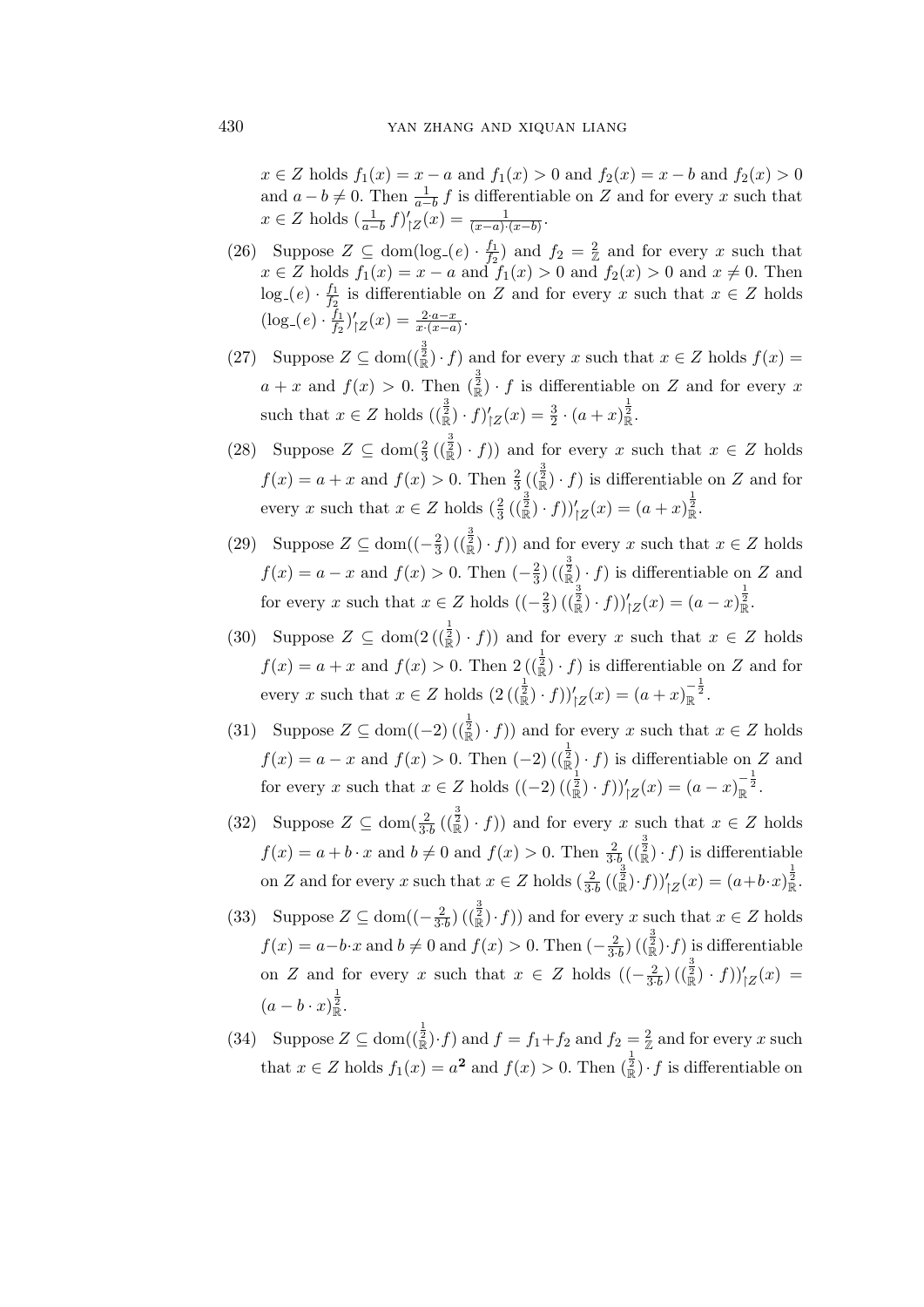Z and for every x such that  $x \in Z$  holds  $\left(\begin{matrix} \frac{1}{2} \\ \mathbb{R} \end{matrix}\right) \cdot f$ /  $\zeta_Z(x) = x \cdot (a^2 + x^2)_\mathbb{R}^{-\frac{1}{2}}.$ 

- (35) Suppose  $Z \subseteq \text{dom}(-\frac{1}{\mathbb{R}}) \cdot f$  and  $f = f_1 f_2$  and  $f_2 = \frac{2}{\mathbb{Z}}$  and for every x such that  $x \in Z$  holds  $f_1(x) = a^2$  and  $f(x) > 0$ . Then  $-\left(\frac{1}{\mathbb{R}}\right) \cdot f$  is differentiable on Z and for every x such that  $x \in Z$  holds  $\left(-\left(\frac{1}{\mathbb{R}}\right) \cdot f\right)'$  $\zeta_{Z}(x) =$  $x \cdot (a^2 - x^2)^{-\frac{1}{2}}_{\mathbb{R}}$ .
- (36) Suppose  $Z \subseteq \text{dom}(2\left(\frac{1}{\mathbb{R}}\right) \cdot f)$  and  $f = f_1 + f_2$  and  $f_2 = \frac{2}{\mathbb{Z}}$  and for every x such that  $x \in Z$  holds  $f_1(x) = x$  and  $f(x) > 0$ . Then  $2\left(\frac{1}{\mathbb{R}}\right) \cdot f$ is differentiable on Z and for every x such that  $x \in Z$  holds  $(2\left(\frac{1}{\mathbb{R}}\right)^2)$ .  $f$ ))'<sub>|Z</sub> $(x) = (2 \cdot x + 1) \cdot (x^2 + x)_{\mathbb{R}}^{-\frac{1}{2}}$ .
- (37) Suppose  $Z \subseteq \text{dom}((\text{the function sin}) \cdot f)$  and for every x such that  $x \in Z$ holds  $f(x) = a \cdot x + b$ . Then
	- (i) (the function sin)  $\cdot f$  is differentiable on Z, and
- (ii) for every x such that  $x \in Z$  holds ((the function sin)  $\cdot f'$ )  $\iota_{|Z}(x) = a \cdot (\text{the})$ function  $\cos((a \cdot x + b))$ .
- (38) Suppose  $Z \subseteq \text{dom}((\text{the function cos}) \cdot f)$  and for every x such that  $x \in Z$ holds  $f(x) = a \cdot x + b$ . Then
	- (i) (the function cos)  $\cdot f$  is differentiable on Z, and
- (ii) for every x such that  $x \in Z$  holds ((the function cos)  $\cdot f$ )'  $\frac{1}{|Z}(x) =$  $-a \cdot$  (the function sin) $(a \cdot x + b)$ .
- (39) Suppose that for every x such that  $x \in Z$  holds (the function cos)(x)  $\neq 0$ . Then
	- (i)  $\frac{1}{\text{the function cos}}$  is differentiable on Z, and
	- (ii) for every x such that  $x \in Z$  holds  $\left(\frac{1}{\text{the function cos}}\right)^{t}$  $\zeta_{|Z}(x) =$ (the function  $sin(x)$ )  $\frac{\text{(the function sin)}(x)}{\text{(the function cos)}(x)^2}$ .
- (40) Suppose that for every x such that  $x \in Z$  holds (the function  $\sin(x) \neq 0$ . Then
	- (i)  $\frac{1}{\text{the function } \sin}$  is differentiable on Z, and
	- (ii) for every x such that  $x \in Z$  holds  $\left(\frac{1}{\text{the function } \sin}\right)^t$  $\int_{\vert Z}(x)$  =  $-\frac{\text{(the function cos)}(x)}{\text{(the function sin)}(x)^2}.$ (the function  $\cos(x)$ )
- (41) Suppose  $Z \subseteq \text{dom}((\text{the function } \sin)(\text{ the function } \cos)).$  Then
	- (i) (the function sin) (the function cos) is differentiable on  $Z$ , and
- (ii) for every x such that  $x \in Z$  holds ((the function sin) (the function  $(\cos)\prime_{|Z}(x) = \cos(2 \cdot x).$
- (42) Suppose  $Z \subseteq \text{dom}(\log_{e}(e) \cdot (\text{the function cos}))$  and for every x such that  $x \in Z$  holds (the function  $\cos(x) > 0$ . Then  $\log_e(e) \cdot$  (the function  $\cos$ ) is differentiable on Z and for every x such that  $x \in Z$  holds  $(\log_{e}(e) \cdot$  (the function  $\cos$ )'<sub>|Z</sub> $(x) = -\tan x$ .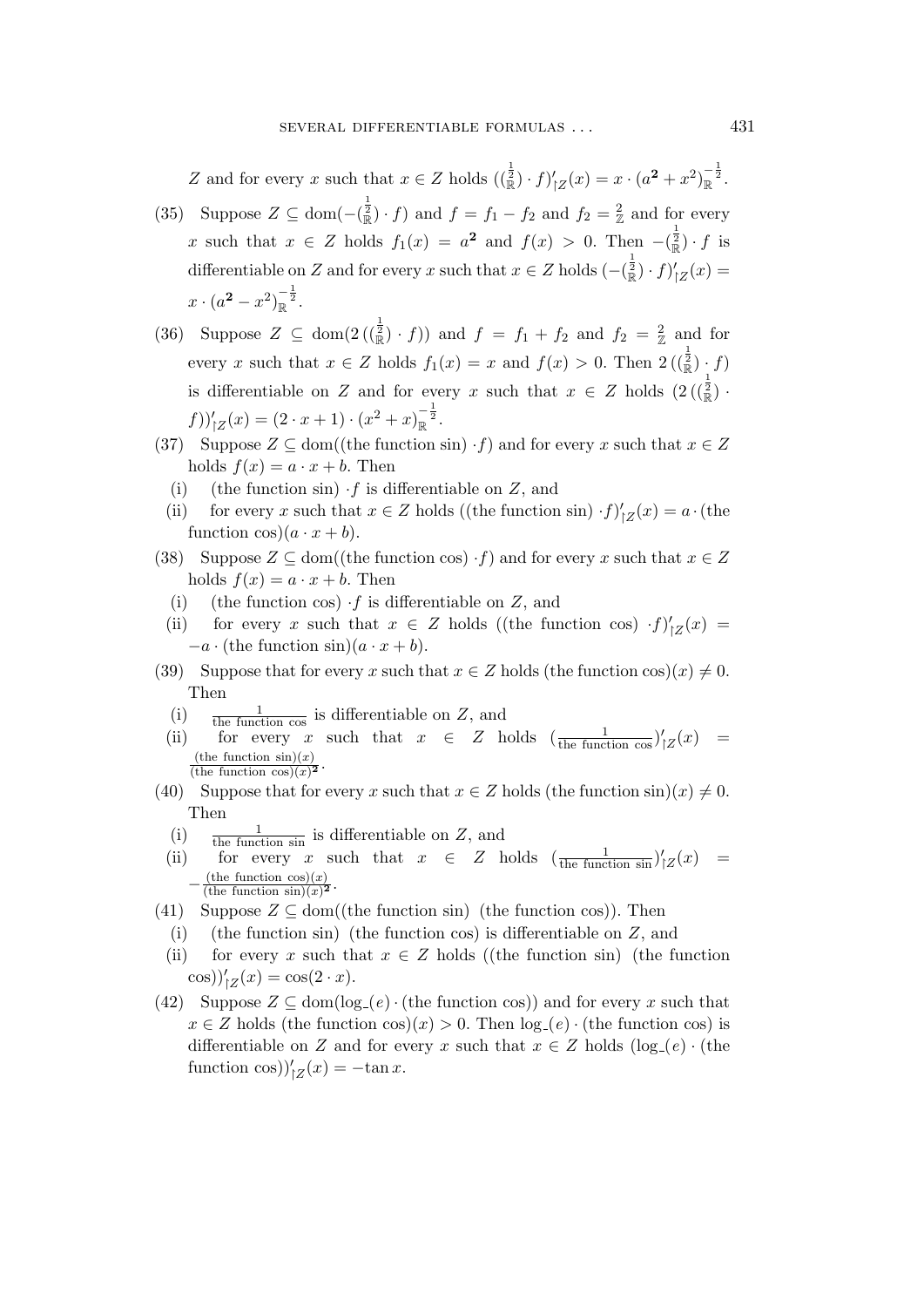- (43) Suppose  $Z \subseteq \text{dom}(\log_{e}(e) \cdot (\text{the function sin}))$  and for every x such that  $x \in Z$  holds (the function  $\sin(x) > 0$ . Then  $\log_e(e) \cdot$  (the function  $\sin(x)$ ) is differentiable on Z and for every x such that  $x \in Z$  holds  $(\log_{e}(e) \cdot$  (the function  $\sin$ )'<sub>|Z</sub> $(x) = \cot x$ .
- (44) Suppose  $Z \subseteq \text{dom}((-\text{id}_Z))$  (the function cos)). Then
	- (i)  $(-id_Z)$  (the function cos) is differentiable on Z, and
	- (ii) for every x such that  $x \in Z$  holds  $((-id_Z)(the function cos))'_{|Z}(x) =$  $-($ the function cos $)(x) + x \cdot$  (the function sin) $(x)$ .
- (45) Suppose  $Z \subseteq \text{dom}(\text{id}_Z \text{ (the function } \sin) )$ . Then
	- (i) id<sub>Z</sub> (the function sin) is differentiable on Z, and
	- (ii) for every x such that  $x \in Z$  holds (id<sub>Z</sub> (the function sin))'<sub>|Z</sub> $(x) =$  (the function  $\sin(x) + x \cdot$  (the function  $\cos(x)$ ).
- (46) Suppose  $Z \subseteq \text{dom}((-\text{id}_Z))$  (the function cos)+the function sin). Then
	- (i)  $(-id_Z)$  (the function cos)+the function sin is differentiable on Z, and
	- (ii) for every x such that  $x \in Z$  holds  $((-id_Z))$  (the function cos)+the function  $\sin\left(\frac{x}{z}\right) = x \cdot (\text{the function } \sin\left(\frac{x}{z}\right)).$
- (47) Suppose  $Z \subseteq \text{dom}(\text{id}_{Z} \text{ (the function } \sin\text{))}$ +the function cos). Then
	- (i) id<sub>Z</sub> (the function sin)+the function cos is differentiable on Z, and
	- (ii) for every x such that  $x \in Z$  holds (id<sub>Z</sub> (the function sin)+the function  $\cos\left(\frac{x}{z}\right) = x \cdot \text{(the function } \cos\left(\frac{x}{z}\right).$
- (48) Suppose  $Z \subseteq \text{dom}(2\left(\frac{1}{\mathbb{R}}\right) \cdot (\text{the function sin}))$  and for every x such that  $x \in Z$  holds (the function  $\sin(x) > 0$ . Then
	- (i)  $2\left(\frac{3}{\mathbb{R}}\right) \cdot \text{(the function } \sin\text{))}$  is differentiable on Z, and
	- (ii) for every x such that  $x \in Z$  holds  $(2\left(\left(\frac{1}{\mathbb{R}}\right) \cdot \text{(the function sin)})\right)_{|Z}(x) =$ (the function cos)(x)  $\cdot$  (the function sin)(x)<sub>R</sub><sup> $-\frac{1}{2}$ </sup>.
- (49) Suppose  $Z \subseteq \text{dom}(\frac{1}{2}(\frac{2}{Z}) \cdot (\text{the function sin})))$ . Then
	- $(i)$  $\frac{1}{2}$  ( $\left(\frac{2}{2}\right)$  · (the function sin)) is differentiable on Z, and
	- (ii) for every x such that  $x \in Z$  holds  $(\frac{1}{2}((\frac{2}{Z}) \cdot (\text{the function sin})))'_{|Z}(x) =$ (the function  $\sin(x) \cdot$  (the function  $\cos(x)$ ).
- (50) Suppose that
	- (i)  $Z \subseteq \text{dom}((\text{the function } \sin) + \frac{1}{2} \left( \left( \frac{2}{Z} \right) \cdot (\text{the function } \sin) \right)),$  and
	- (ii) for every x such that  $x \in Z$  holds (the function  $\sin(x) > 0$  and (the function  $\sin(x) < 1$ . Then
- (iii) (the function sin) +  $\frac{1}{2}$  ( $(\frac{2}{z})$  · (the function sin)) is differentiable on Z, and
- (iv) for every x such that  $x \in Z$  holds ((the function sin)+ $\frac{1}{2}$  ( $(\frac{2}{Z})$ ) · (the function  $\sin))'_{|Z}(x) = \frac{(\text{the function } \cos)(x)^3}{1-(\text{the function } \sin)(x)}$  $\frac{\text{(the function cos)}(x)^2}{1-(\text{the function sin})(x)}$ .
- (51) Suppose that
	- (i)  $Z \subseteq \text{dom}(\frac{1}{2}((\frac{2}{Z}) \cdot (\text{the function sin})) \text{the function cos}),$  and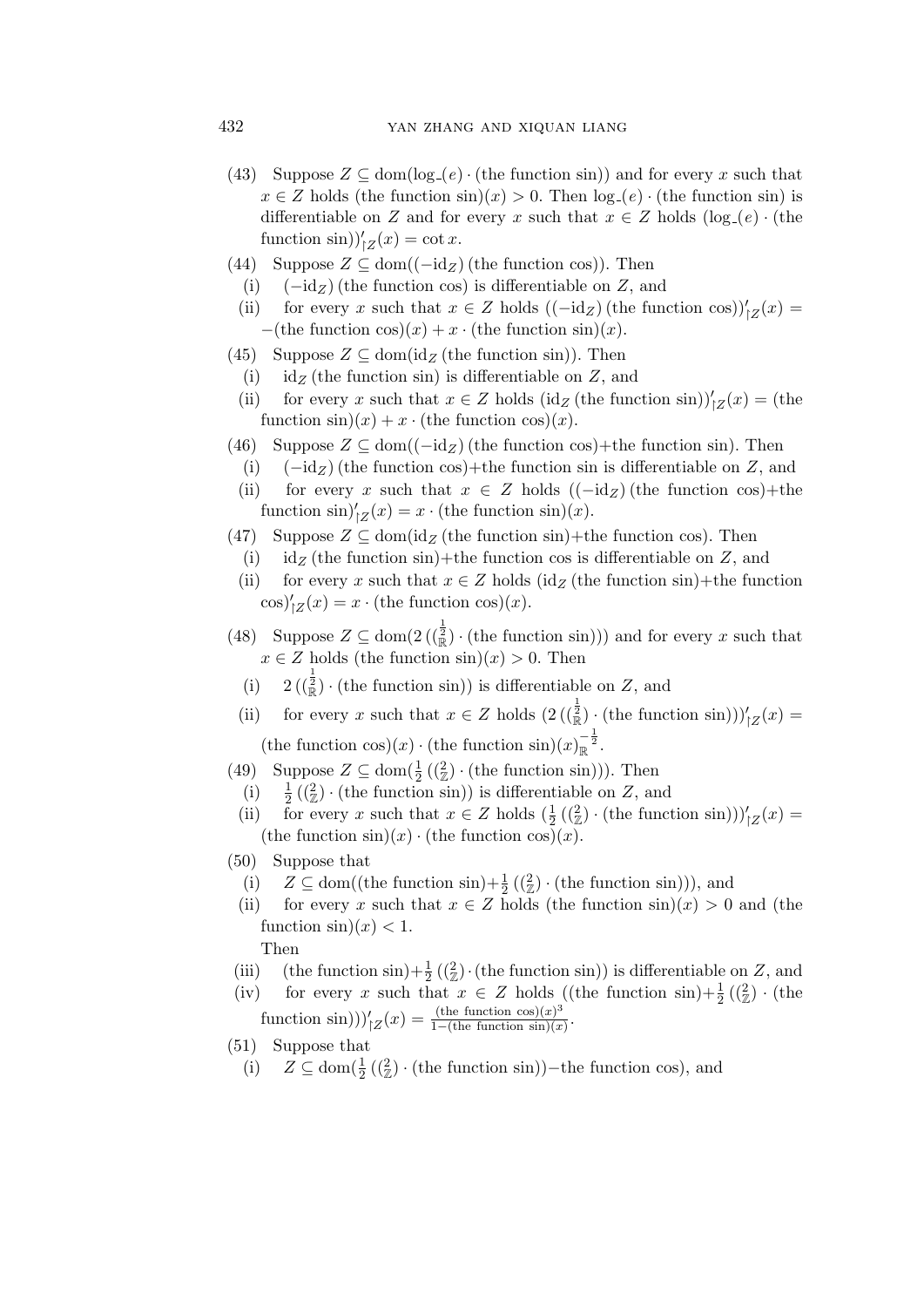(ii) for every x such that  $x \in Z$  holds (the function  $\sin(x) > 0$  and (the function  $\cos(x) < 1$ .

Then

- $(iii)$  $\frac{1}{2}$  ( $(\frac{2}{\mathbb{Z}})$  · (the function sin))–the function cos is differentiable on Z, and
- (iv) for every x such that  $x \in Z$  holds  $(\frac{1}{2}(\frac{2}{z}) \cdot$  (the function sin))-the function  $\cos)'_{Z}(x) = \frac{\text{(the function }\sin)(x)^3}{1-(\text{the function }\cos)(x)}$  $\frac{\text{(the function }\sin)(x)^{2}}{1-\text{(the function }\cos)(x)}$ .
- (52) Suppose that
	- (i)  $Z \subseteq \text{dom}((\text{the function } \sin) \frac{1}{2})$  $\frac{1}{2}$  ( $(\frac{2}{\mathbb{Z}}) \cdot$  (the function sin))), and
- (ii) for every x such that  $x \in Z$  holds (the function  $\sin(x) > 0$  and (the function  $\sin(x) > -1$ .

Then

- (iii) (the function sin) $-\frac{1}{2}$  $\frac{1}{2}$  ( $\left(\frac{2}{\mathbb{Z}}\right)$  (the function sin)) is differentiable on Z, and
- (iv) for every x such that  $x \in Z$  holds ((the function sin) $-\frac{1}{2}$  $\frac{1}{2}$   $(\frac{2}{2}) \cdot$  (the function  $\sin))'_{|Z}(x) = \frac{(\text{the function } \cos)(x)^3}{1+(\text{the function } \sin)(x)}$  $1+($ the function  $sin(x)$ .
- (53) Suppose that
	- (i)  $Z \subseteq$  dom(-the function cos  $\frac{1}{2}$  $\frac{1}{2}$  ( $(\frac{2}{\mathbb{Z}}) \cdot$  (the function sin))), and
- (ii) for every x such that  $x \in Z$  holds (the function  $\sin(x) > 0$  and (the function  $\cos(x) > -1$ .

Then

- (iii) the function cos  $\frac{1}{2}$  $\frac{1}{2}$  ( $(\frac{2}{\mathbb{Z}})$  · (the function sin)) is differentiable on Z, and
- (iv) for every x such that  $x \in Z$  holds (-the function cos  $\frac{1}{2}$ )  $\frac{1}{2}$   $(\frac{2}{2}) \cdot$  (the function  $\sin))'_{|Z}(x) = \frac{(\text{the function } \sin)(x)^3}{1+(\text{the function } \cos)(x)}$  $\frac{\ln(x)}{1 + \ln(x)}$ .
- (54) Suppose  $Z \subseteq \text{dom}(\frac{1}{n}((\frac{n}{Z}) \cdot (\text{the function sin})))$  and  $n > 0$ . Then
	- (i)  $\frac{1}{n} \left( \binom{n}{\mathbb{Z}} \cdot \text{(the function sin)} \right)$  is differentiable on Z, and
- (ii) for every x such that  $x \in Z$  holds  $\left(\frac{1}{n}\left(\binom{n}{Z}\cdot(\text{the function sin})\right)\right)'_{|Z}(x) =$ ((the function  $\sin(x)_{\mathbb{Z}}^{n-1}$ ) · (the function  $\cos(x)$ ).
- (55) Suppose  $Z \subseteq \text{dom}(\exp f)$  and for every x such that  $x \in Z$  holds  $f(x) =$  $x - 1$ . Then exp f is differentiable on Z and for every x such that  $x \in Z$ holds  $(\exp f)'$  $y_Z'(x) = x \cdot \exp(x).$
- (56) Suppose  $Z \subseteq \text{dom}(\log_{-}(e) \cdot \frac{\exp}{\exp x})$  $\frac{\exp}{\exp+f}$  and for every x such that  $x \in Z$  holds  $f(x) = 1$ . Then  $log_{e}(e) \cdot \frac{exp}{exp_{e}(e)}$  $\frac{\exp}{\exp + f}$  is differentiable on Z and for every x such that  $x \in Z$  holds  $(\log_{e}(e) \cdot \frac{\exp_{e}}{\exp_{e}})$  $\frac{\exp}{\exp(f)}$  $C_{|Z}(x) = \frac{1}{\exp(x)+1}.$
- (57) Suppose  $Z \subseteq \text{dom}(\log_{e}(e) \cdot \frac{\exp{-f}}{\exp{x}})$  $(\frac{c_{p}-j}{c_{p}})$  and for every x such that  $x \in Z$  holds  $f(x) = 1$  and  $(\exp-f)(x) > 0$ . Then  $\log_e(e) \cdot \frac{\exp-f}{\exp_e}$  $\frac{\text{cp}-f}{\text{exp}}$  is differentiable on Z and for every x such that  $x \in Z$  holds  $(\log_{-}(e) \cdot \frac{\exp{-f}}{\exp{x}})$  $\frac{\exp-f}{\exp}$ )'  $C_{|Z}(x) = \frac{1}{\exp(x) - 1}.$